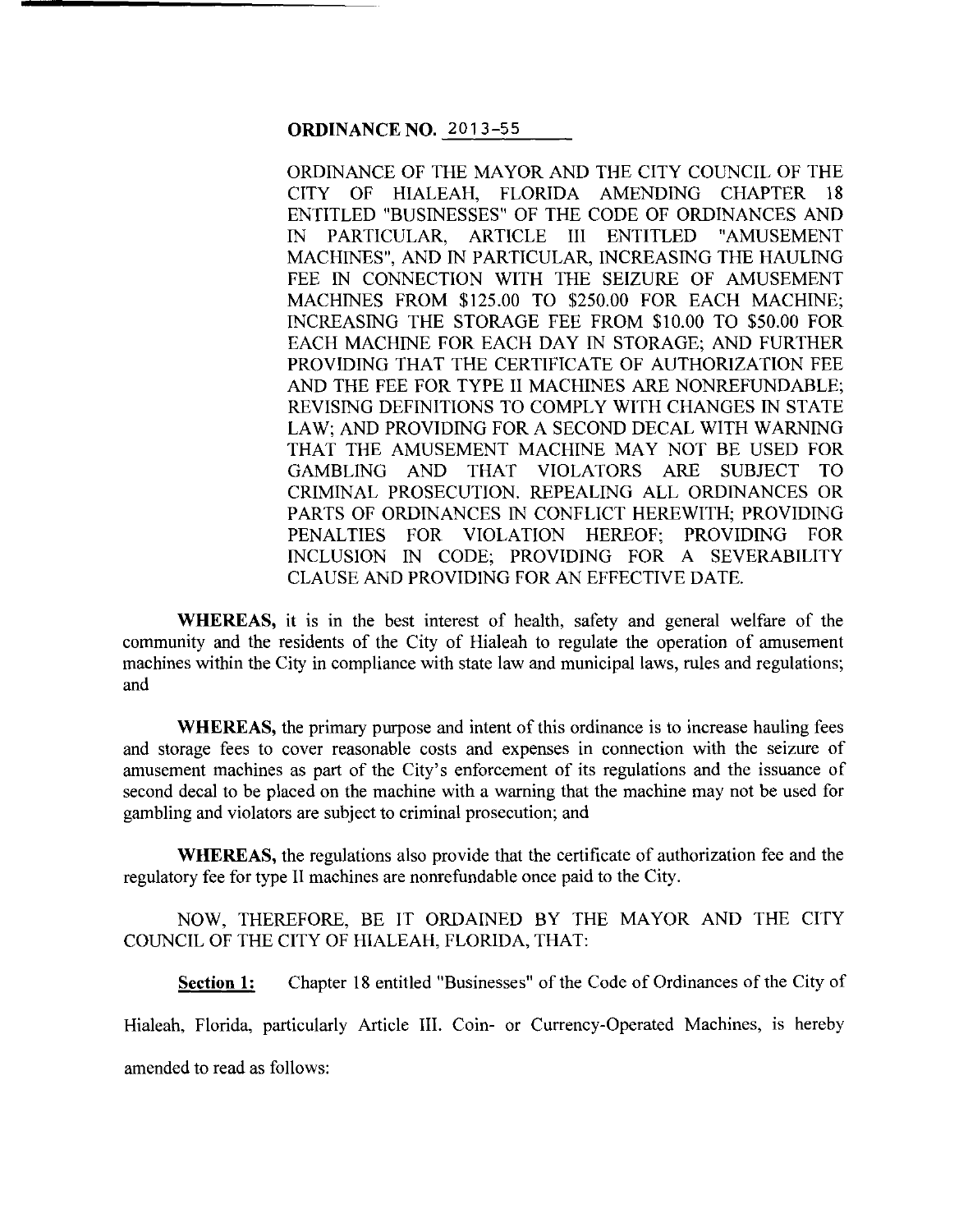#### Chapter 18

#### **BUSINESSES**

\*

# \* **ARTICLE III. AMUSEMENT MACHINES**

#### **Sec. 18-61. Definitions.**

\*

The following words, terms and phrases, when used in this article, shall have the meanings ascribed to them in this section, except where the context clearly indicates a different meaning. However, nothing in this article may be construed contrary to state law.

 $*$  \*  $*$  \*

*Type I amusement machines* means any machine, contrivance or device that provides for the bona fide entertainment or amusement of the public and that, as a result of the payment of a fee, money, eompensation or exchange of anything of value or insertion of a coin, slug, or token, eredit or paper eurrency, the machine or device is set in motion, permitted to function or operate and that by application of skill, may entitle the person playing or operating the machine to:

- (i) Receive points or coupons that may be exchanged for merchandise only, (limited to noncash prizes, toys, or novelties, excluding cash, gift cards or any other cash equivalents, alcoholic beverages, beer or wine), provided the cost value of the merchandise or prize awarded in exchange for such points or coupons does not exceed \$0.75 on any game played; or
- (ii) Replay the game or device at no additional cost if the game or device can accumulate or react to no more 15 replays, can be discharged of accumulated free replays only by reactivating the game or device for one additional play for such accumulated free replay, and can make no permanent record, directly or indirectly, of free replays.

This definition shall not be interpreted shall not be interpreted to include any game or machine that may be construed as a gambling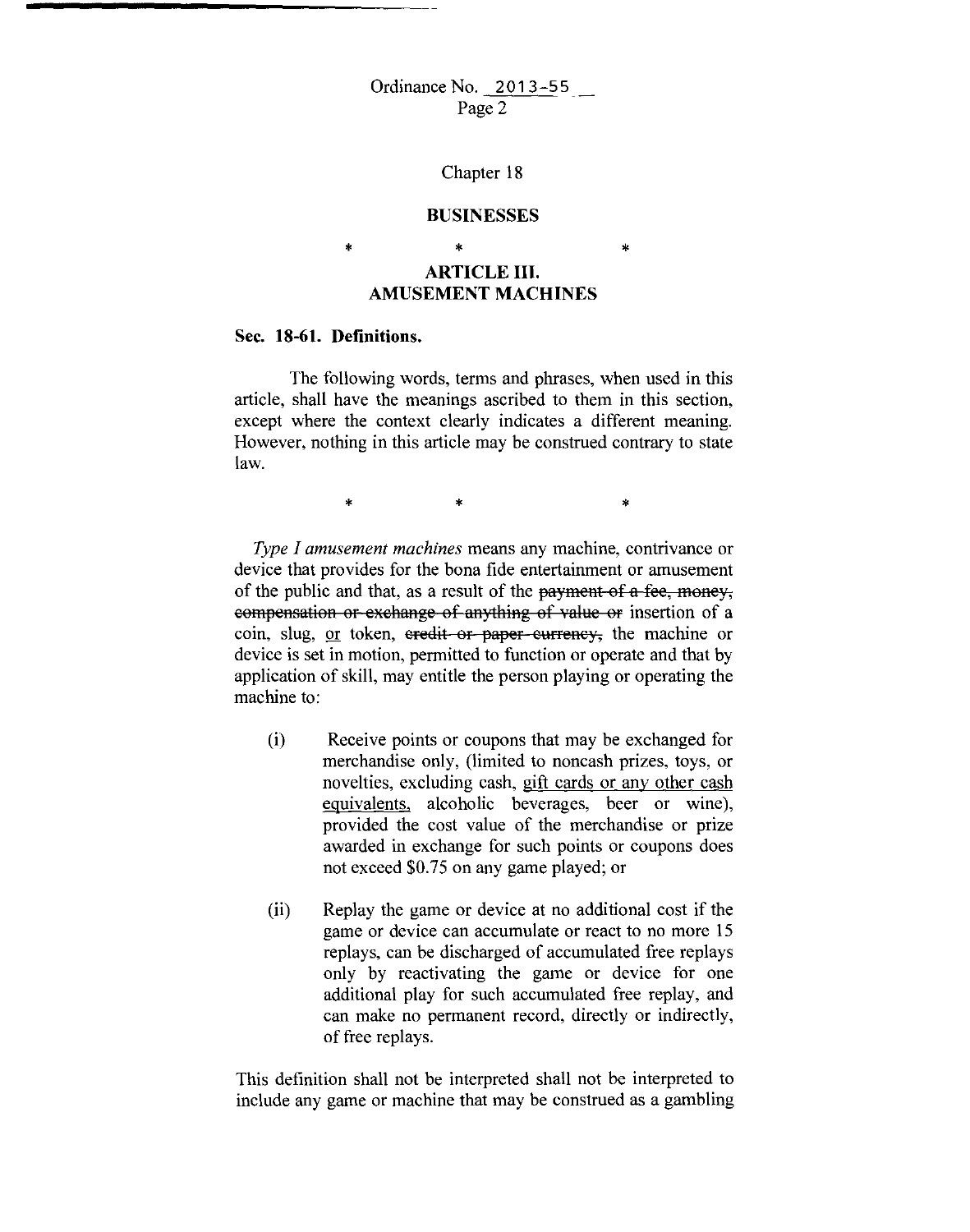device under state law. This definition excludes pinball machines, pool or billiard tables, vending machines, laundry machines, soda machines, kiddie rides, and automatic music machines.

*Type II amusement machine* means a type I machine whose game eentent, them, design or graphics depict, exhibit, illustrate, describe or relate to casino-style games sexual conduct or specified anatomical areas as defined in section 98-1796 of the code, or whose game content, them, design, or graphics simulates slot maehines. This definition shall not be interpreted to include any game or machine that may be construed as a gambling device under state law.

 $\star$   $\star$   $\star$ 

### **Sec. 18-65. Business tax receipts and amusement machine decals.**

One business tax receipt for all machines at each location shall be issued in the name of the machine operator. The business owner at each location shall provide written notice to the property owner of its intention to allow the operation of amusement machines within its business. Prior to the issuance of the business tax receipt, the machine operator shall provide the city a copy of the business owner's written notice to the property owner. All business tax receipts must be displaced within public view and access in an area within five feet from the physical site of the machine. Business tax receipts for amusement machines are not transferable from one machine operator to another. However, if a machine operator wishes to relocate an amusement machine covered under a current business tax receipt from location to another, then the machine operator may submit a new application together with the corresponding transfer fee to change locations. A new business tax receipt will be issued identifying the new location of that machine and a corrected business tax receipt shall be issued reflecting the removal of the machine at the previous location. The name, address and telephone number of the machine operator must be attached to the front of the machine in a location easily read by machine users with the size of lettering equal to or greater than 12 point type. Prior to issuing a city business tax receipt, the machine operator must present a state amusement machine certificate from the department of revenue and an applicable county business tax receipt for each machine in operation at every location. In addition to the city tax receipt, a two decals will be issued for each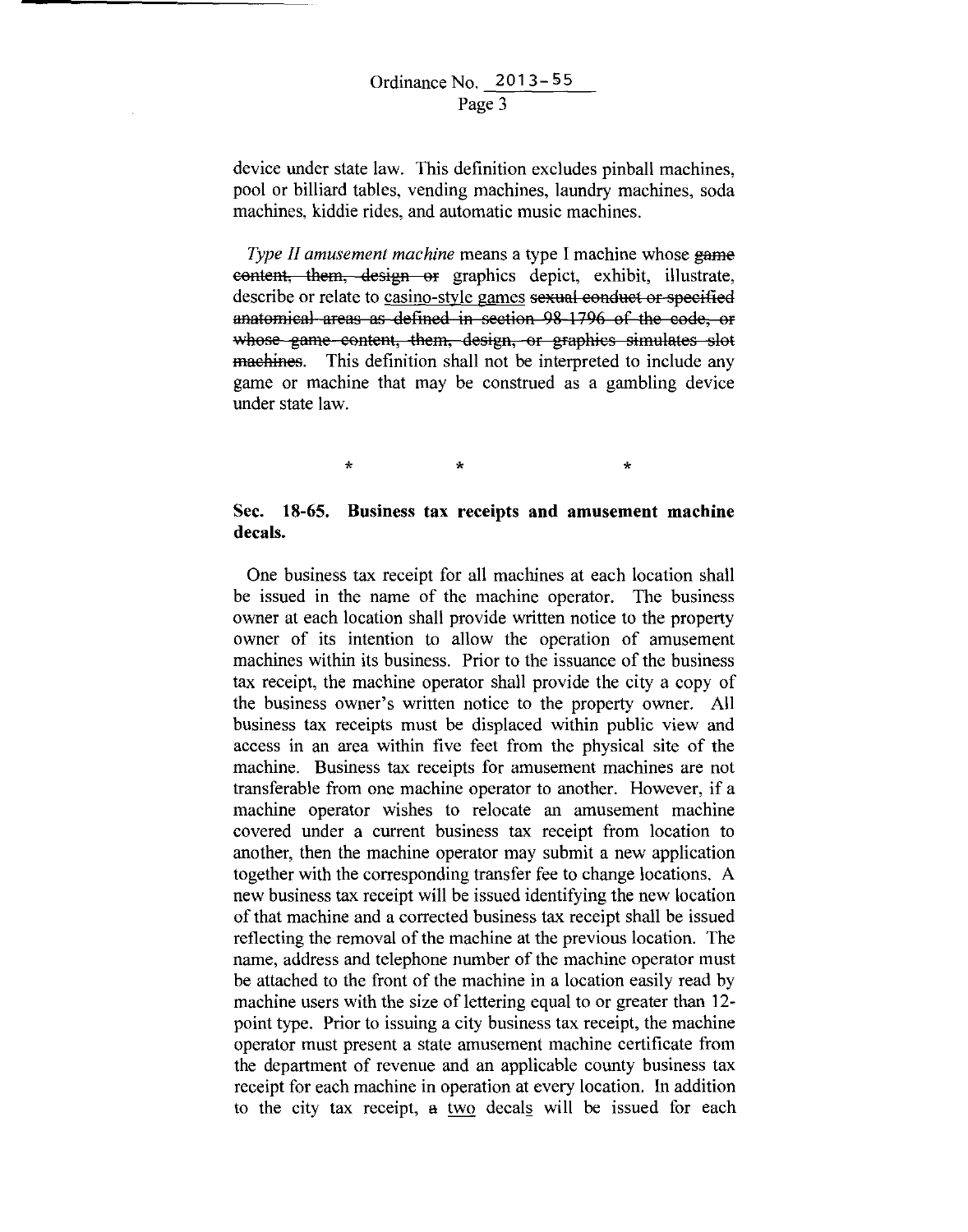# Ordinance No. 2013 - 55 Page 4

machine. The first decal issued by the city will identify the business tax receipt number. The second decal issued by the city shall provide a statement that this machine cannot be used for gambling and violators are subject to criminal prosecution. The decals must be permanently attached to each machine in a conspicuous place easily noticeable to anyone on first sight of the machine. The decals must be affixed to the machine at all times. For purposes of this subsection, each individual screen shall constitute one machine regardless of whether the screen is encased in a console, cabinet, or other fixture with other screens which receive electric power through one source or cord, and/or are set into motion or permitted to function through the use of one bill acceptor, where the player may select a game at any one screen such that at any one time you may have more than one person playing or operating games at different screens independently from another. No artifice or scheme shall be used to circumvent the intent of this subsection.

 $\ast$   $\ast$   $\ast$ 

#### **Sec. 18-70. Seizure of machines.**

(a) If any fee or business tax receipt required by this article is not paid by any operator or if unauthorized machines are placed within the city, authority is given and granted to the licensing administrator to seize any of the operator's machines for such payment. After diligent search, the licensing administrator shall notify the owner, bona fide lien-holder and person in possession of the machine or machines at the time of seizure. Notice provided by certified mail must be mailed within 14 days after the seizure and must identify the procedure necessary to release the seized machine or machines. No machines so seized shall be released until the fee or business tax receipt and all storage and hauling and all other expenses have been paid in full. The hauling fee shall be \$125.00 \$250.00 for each machine and the storage fee shall be \$10.00 \$50.00 for each day for each machine in storage.

(b) When a type I or type II amusement machine seized pursuant to subsection (a) of this section has not been claimed by the owner thereof within 90 days from the date of such seizure, title to the unclaimed machine shall vest in the city. The city may elect to donate the machine to a charitable organization, sell or otherwise dispose of the machine. If the licensing administrator elects to sell any such machine at public sale, the city shall provide at least ten days' notice of the proposed sale date in writing to the owner, if the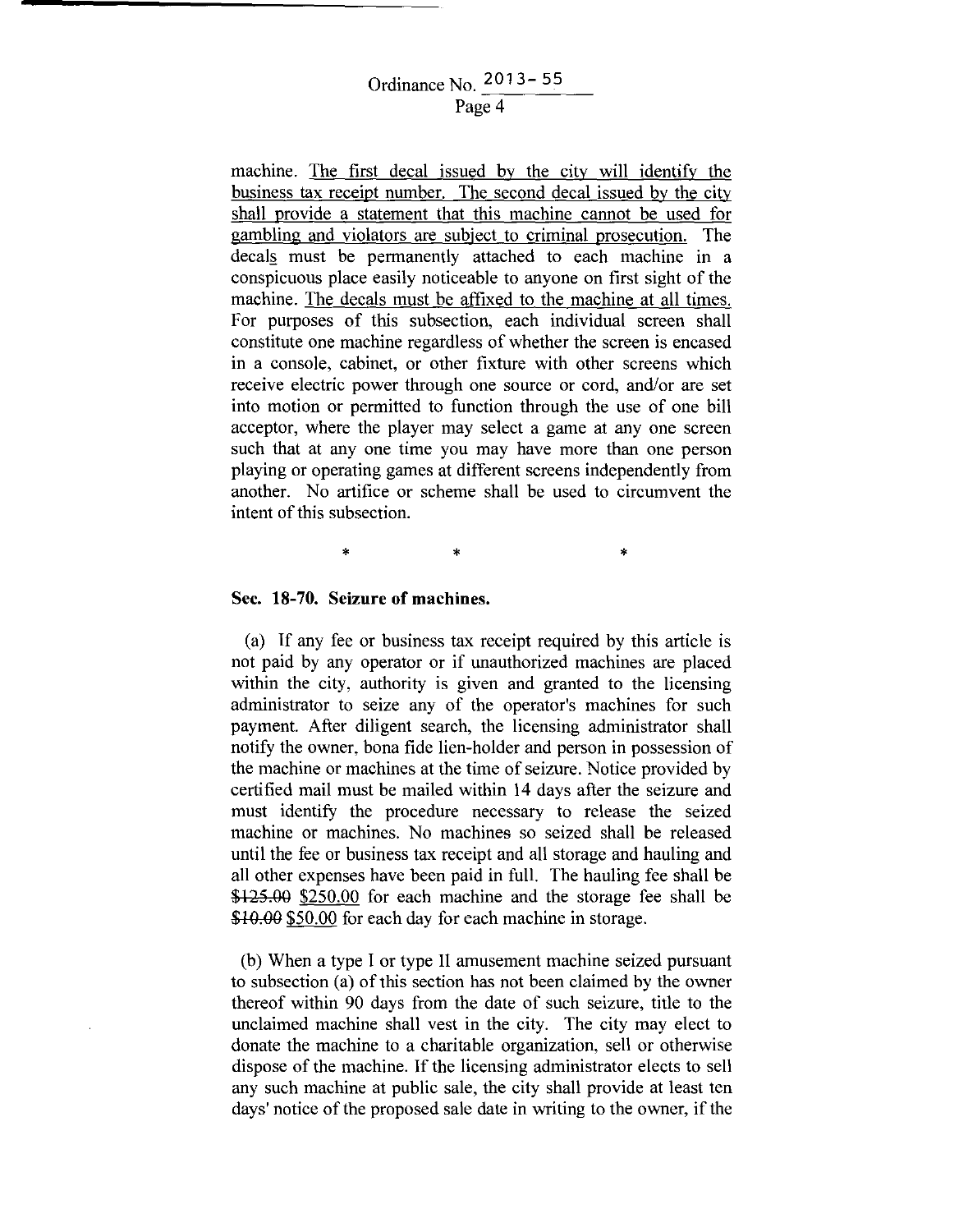owner can be found, and advertise once in a newspaper of general circulation in the city. All proceeds of the sale shall be credited to the general fund of the city and shall offset the fees, costs, and storage owed by the owner of the machines.

 $\begin{matrix} * & * \end{matrix}$ 

**Sec. 18-72. Payment of certificate of authorization and per machine fee for type II machines; payment and performance bond; criminal background check and proof of corporate good standing for machine operator hereunder of type II amusement machines.** 

A machine operator of a type II amusement machine shall obtain:

(i) a certificate of authorization from the city as a nonexclusive franchise for one year by submitting a payment of a nonrefundable fee of \$2,500.00;

(ii) a payment and performance bond, letter of credit, cash or other security acceptable to the city in the amount of \$10,000.00 with the city as the obligee; and

(iii) shall pay a fee of nonrefundable \$600.00 for each of the first four type II amusement machines at each location.

 $\ddot{x}$  \*  $\ddot{x}$ 

### **Section 2: Repeal of Ordinances in Conflict.**

All ordinances or parts of ordinances in conflict herewith are hereby repealed to the extent of such conflict.

### **Section 3: Penalties.**

Every person violating any provision of the Code or any ordinance, rule or regulation adopted or issued in pursuance thereof shall be assessed a civil penalty not to exceed \$500.00 within the discretion of the court or administrative tribunal having jurisdiction. Each act of violation and each day upon which any such violation shall occur shall constitute a separate offense. ln addition to the penalty described above, the City may pursue other remedies such as